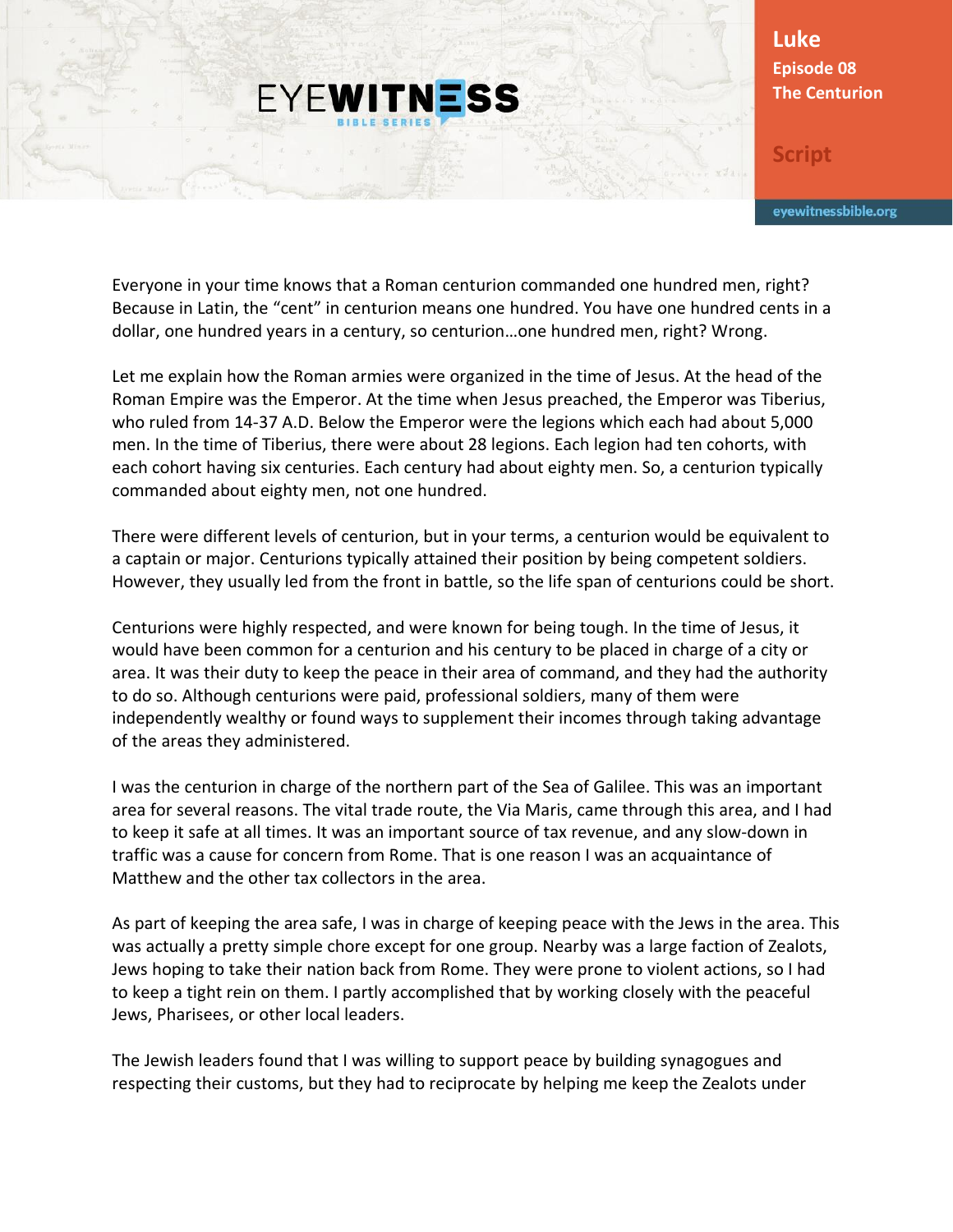control, and by helping me collect a fair amount of taxes. We had a symbiotic relationship, and, unlike most Romans, I came to love the people of Galilee.

My region stayed so peaceful and we collected so much tax revenue that Rome let things stay intact for many years. I had a simple job, and my life was calm. Until Jesus showed up. At first, he was just a simple traveling preacher who preached a simple message… and healed people. I could not imagine what trouble he might be able to cause. (big sigh) Over time, he really upset the Jewish leaders by his teachings. However, since he wasn't any threat to the peace or to the trade route, I didn't have much to do with him.

One day, I was in a meeting outdoors with the religious leaders and tax collectors about some rather mundane matters. I could not hold these meetings in my house because I am a Gentile, and it would have been a big problem to them to enter my house. In fact, having a meeting with those two groups was a bit a problem in itself because tax collectors were considered unclean. As the meeting progressed, a messenger came rushing up to me.

He whispered in my ear that my most trusted servant had taken ill and appeared on the point of death. This man had been with me for twenty years, and I loved him like a brother. I dismissed the messenger and kept my Roman calm, but the men in the room could sense I was distressed. Finally, I told them the problem. They were distraught because they did not want me to be upset in any way. None of them had a solution. One younger man in the back asked to speak, I granted permission, and he suggested that we ask the new faith healer in town to try to heal my servant.

I laughed, and then I remembered that Matthew, the most logical man I had ever known, had left his tax collecting business to follow a healer named Jesus. I also remembered that Matthew had told me that this man had amazing powers to heal. "Jesus?" I asked. And then told the young man to quickly take some of the other leaders to him and plead my case, and I dismissed the meeting.

When I arrived at my house, I found that my servant really was at the point of death. I knew we had no time to lose, but I also realized that Jesus would not be able to enter my house without becoming unclean. Jesus would not have hesitated to come in if it meant doing more good than harm, but I didn't know it at the time. I was in a quandary that had no apparent solution.

That is when the gracious God of the Jews gave me the solution. One of my soldiers walked by, and I began to instruct him to go do something. I realized that my soldiers were under my authority and were required to do anything I told them to do. I didn't even have to tell them in person. I could do it from a distance by invoking my authority through my word or personal seal.

I rushed outside and found a few of my Jewish friends who were praying for my servant. I begged them to rush to Jesus and tell them what I knew to be true. He had the authority to heal, and to heal from a distance. He just needed to give the word. They rushed out the door to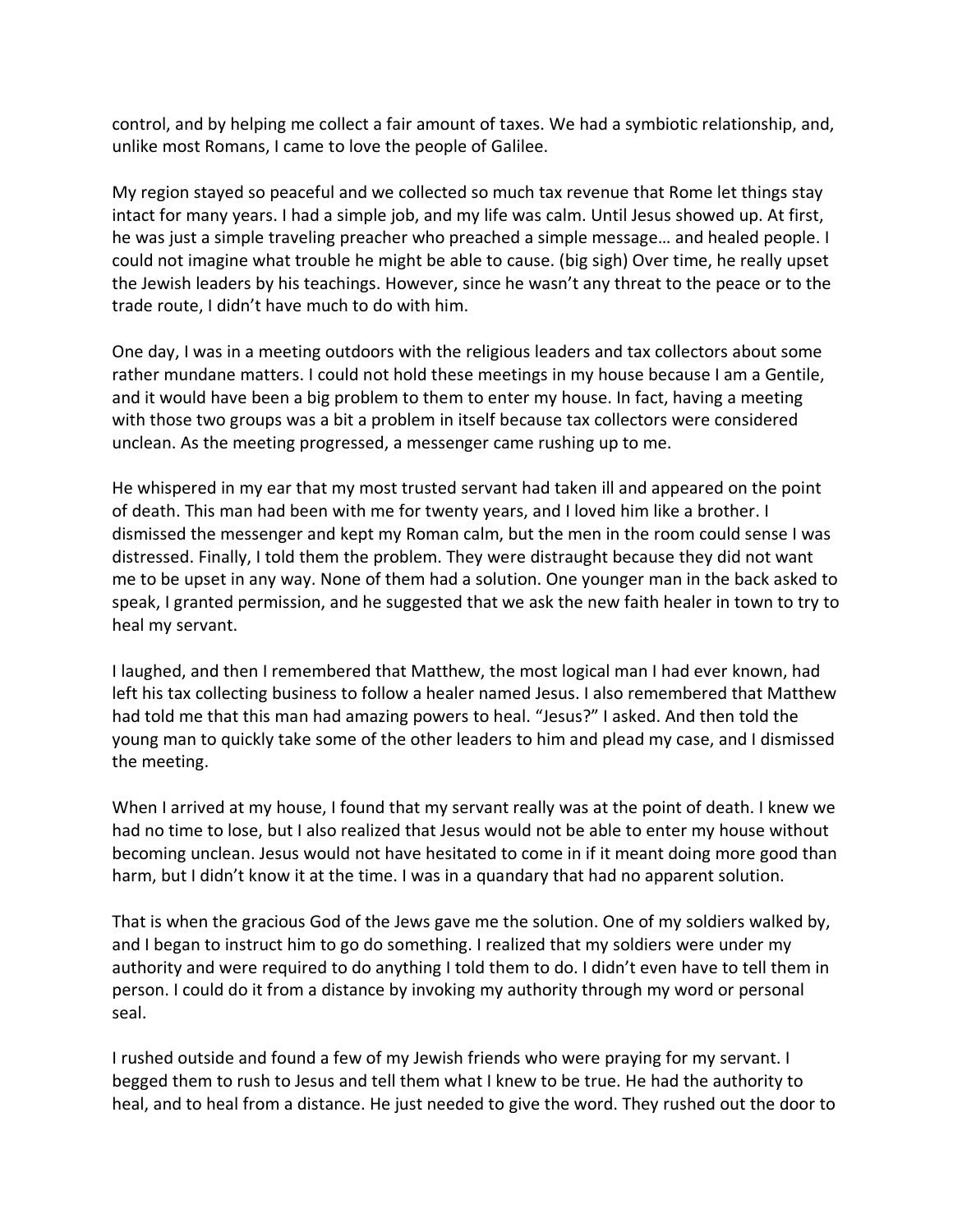find Jesus. Twenty minutes later, my servant was healed instantly and completely. I guess I so thoroughly believed in his authority that I wasn't even surprised.

Later, I learned that my friends had found Jesus about a mile away, and told him my message. He was astounded at my level of faith and gave the word that my servant should be healed. My friends were shocked when they heard Jesus say, "I have not found such great faith, even in Israel." I think it was their first inkling that Jesus had come for more than the Jews, for the Gentiles, too.

From that point on, I kept tabs on Jesus and tried to do him favors whenever I could. That usually took the form of deflecting any concerns that Herod Antipas, the ruler of Galilee, had about him. Antipas was so paranoid about John the Baptist, that he worried about Jesus, as well.

I decided to hire one of my Jewish friends to follow Jesus and report back to me everything he learned. It wasn't long after he healed my servant that Jesus went on another of his long preaching walkabouts, and my friend followed him. Jesus went by Nain, which is about 35 miles from Capernaum, but only a few miles from his hometown of Nazareth.

As Jesus was going by the town gate of Nain, a large crowd was leaving the town. The crowd was accompanying a dead body to the cemetery outside of town. Jesus saw the body was accompanied by a distraught woman, and he surmised that this was the only child of a widow. And by the depth of her sorrow, most probably a son, so a very uncertain future waited at the end of her grief. I bet he thought of his own widowed mother, and how endangered she would be if she had only one son, and lost him. Jesus had pity.

Sure enough, she was a widow. He told the her not to cry, then he went to the body. Jesus did not worry about becoming ceremonially unclean. He said, "Young man, I tell you to get up." Immediately the dead man sat up and began talking. Jesus gave him back to his mother and then went on his way. Absolute wildfire…the news of this incident spread throughout the entire region.

A couple of years later when Jesus was crucified. I was reminded of the incident in Nain. Centurions are a tight group, and I spoke with a soldier who was at the crucifixion.<sup>1</sup> He told me that just before Jesus died, he had called his apostle John and his mother over and said, "Woman, this is now your son." He gave the widowed mother back a son, just as he had done for the widow of Nain.

One last event. Most of you probably think that Jesus was always an enemy of the Pharisees. Not so. Early on, the Pharisee were just trying to figure out who Jesus was and whether he was worth dealing with. Jesus even had some friends and acquaintances among the Pharisees. One of those was a man named Simon.

 $\overline{a}$ 

 $<sup>1</sup>$  Mark 15:39</sup>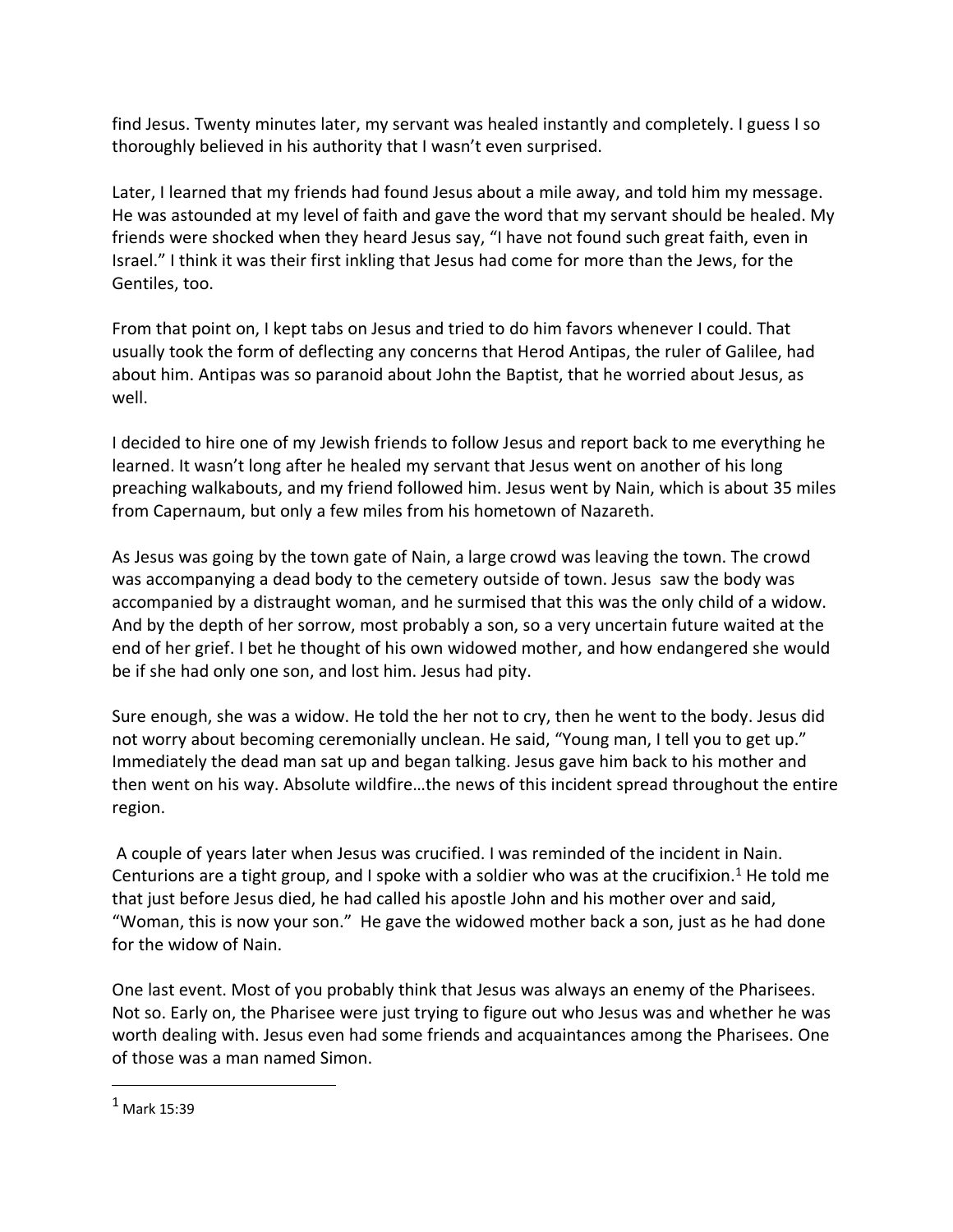Simon decided to have a dinner and invite Jesus to it. I suspect he wanted show off a little that he was friends with the new faith healer in town. Simon invited all of his important friends to the dinner, and made sure all the Pharisee traditions were honored. I believe he had ulterior motives because he did not treat Jesus as a guest of honor.

During the course of the meal, a woman of ill repute slipped into the room and began to clean and anoint Jesus' feet with a costly perfume using her hair and tears. Simon and the guests were appalled; she was a woman, a woman of ill repute, and she was touching a man in public. All of this was abhorrent to the Pharisees. Believing Jesus would not have let her do such a thing if he knew about her, Simon concluded Jesus was not a prophet. He was not only wrong in thinking that, but he was incapable of understanding the significance of what she did.

Simon must have been shocked when Jesus answered out loud to what he was thinking. Jesus told a story about two men who owed a "certain" moneylender two different amounts of money. You can be sure that he winced when Jesus started his story, because Simon probably knew the two men Jesus was using as an example, and one of them may have been him! Jesus went on to say that the moneylender forgave the two men because they could not pay back their debts. Then he asked a question, "Which one of the two men loved the moneylender more because of the forgiveness?" I suspect Simon really flinched when he heard that question.

Simon answered, "I suppose the one who was forgiven of the bigger debt." When Jesus said that he had answered correctly, Simon almost collapsed with relief that he had appeared wise in front of his guests. If so, he was relieved far too soon.

Jesus described how the woman had treated him with such precious actions, and by doing so had showed her faith in Jesus. He said she had many sins, but her sins were forgiven. Jesus went on to say that Simon had not treated him as an honored guest because Simon felt so selfrighteous. What Jesus pointedly did *not* do, was forgive the sins of Simon.

I'm pretty sure the dinner came to a screeching halt soon thereafter. This incident set the course for Jesus to be in opposition to the Pharisees and other self-righteous religious leaders. In retrospect, if they had just humbled themselves, the Jewish religious leaders would have saved themselves a lot of trouble. As one of Jesus' followers would write, "Do not think of yourself more highly than you ought, but rather think of yourself with sober judgment, in accordance with the faith God has distributed to each of you."<sup>2</sup>

As for me, I spent the rest of my military career going to the places where Rome most needed me. Unlike most of my fellow centurions who retired, I did not go back to Rome or Italy. I went back to Israel to raise olives and grapes.

 $\overline{a}$ 

<sup>2</sup> Romans 12:3